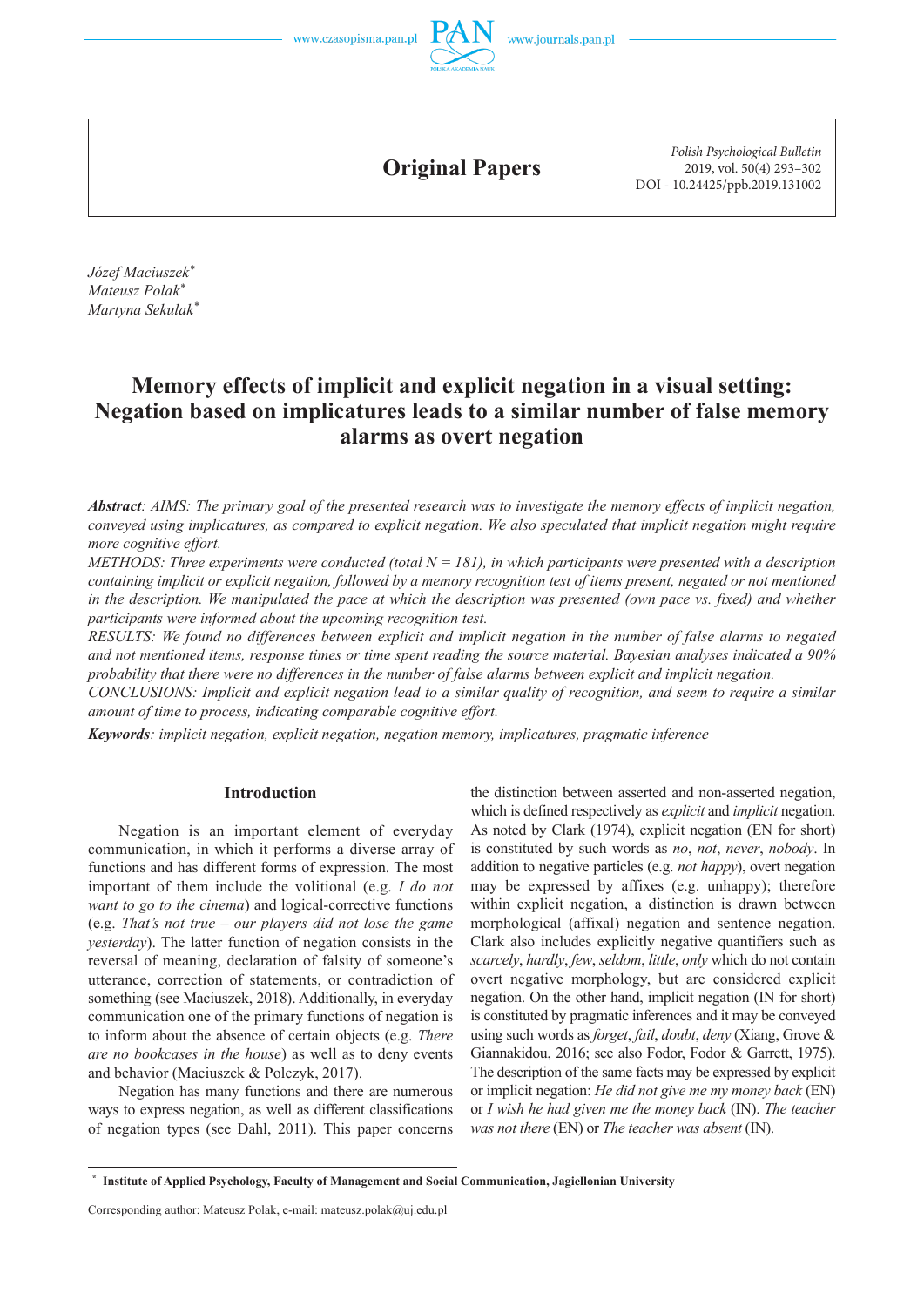

294 *Józef Maciuszek, Mateusz Polak, Martyna Sekulak*

In this paper, we deal with implicit and explicit negation in the function of informing about the absence of objects, and more specifically – in the context of memory recognition of objects negated implicitly and explicitly. Our research problem concerns investigating the memory effects of informing about the absence of objects by means of asserted and non-asserted negation. Are there differences in cognitive load (processing difficulty) between explicitly negative sentences and sentences containing implicit negation, which are in affirmative form? Thus the main subject of the study is to compare memory effects of IN with EN and to compare select indicators of IN and EN processing in the context of cognitive load.

We will first present a brief introduction to implicit negation and review the theory and existing research on the relationship between implicit and explicit negation. Then we will report on the results of our previous studies on EN and IN memory effects, which have inspired current studies.

# **Implicit and Explicit Negation**

# **Implicit Negation in the Context of Linguistic Opposition**

Scientific interest in implicit and explicit negation seems to have been based around the problems of opposites of meaning (particularly the phenomenon of antonymy), the theory of markedness and the question of differences in the difficulty of processing between affirmation and negation. Antonyms are based on semantic negation; one of the segments of the antonymic pair is a denial of the meaning of the other segment. This denial can be visible in the construction of a word carrying an affix (*happy* vs. *unhappy*) or hidden, i.e. invisible in the morphological structure of the word (*bad* is the denial of *good*, and *absent* is the opposite of *present*). In this approach (Clark, 1974; Clark & Clark, 1977), words such as *bad* or *absent* are inherently negative, i.e. contain implicit negation.

Fodor, Fodor and Garrett (1975), using the terms "overt" and "covert" negation, distinguish four classes of negative morphemes:  $(1)$  explicitly negative free morphemes, e.g., *not*, (2) explicitly negative bound morphemes (morphological negatives), e.g., *un-*, *in*, *never*, (3) implicitly negative morphemes, e.g., *doubt*, *deny*, *fail*, and (4) pure definitional negatives (PDNs). The last case concerns an observation that some words have a negative implicit meaning in their definition. For example, the word "bachelor" has such an implicit negative, which is equivalent to "not married".

# **Implicit and Explicit Negation in the Context of Semantic and Pragmatic Inference**

A particular type of source of implicit negation is presuppositions, implications, and implicatures. Presuppositions and implications are two types of semantic information that are provided in a sentence, but are not expressed directly in it. The main difference between them is that if *A* presupposes *B*, then also *not-A* presupposes *B*, while if *A* implies *B*, then *not-A* implies *not-B*. Givón (1973) pointed to a group of verbs related to inception (e.g. *began*) and motion (e.g. *enter*) which carry both presuppositions

and implications. For example, the sentences (1) *John began to work at 9:00* includes the presupposition (2) *Sometime before 9:00 John was not working* (implicit negation), and the sentence (3) *John still did not begin to work at 9:00* carries the implication (4) *Sometime after 9:00 John was not working*. The negative meanings contained in sentence (2) and sentence (4) are not asserted in (1) and in (3). These are the implicit negatives. Implication is a reasoning that is based on logical form or semantic content (Levinson, 1983), whereas presuppositions are of a semantic and pragmatic nature.

In everyday communication, the meaning of a statement must often be inferred from non-linguistic factors. Grice (1975) introduced the term "implicature" to describe the inference (which appears during conversation) which goes beyond the semantic content of the spoken words. Implicatures can be affirmative or negative. For example, let us consider a conversation:

A: *Where is my piece of sausage?* B: *The dog has a satisfied face*.

The answer, depending on the context, means that the dog ate the sausage (affirmative implicature), even though this fact is not directly stated in the sentence. Conversations can also lead to negative inferences:

A: *Will you come to the movies with me tomorrow?* B: *I have an exam tomorrow*.

This answer contains implicit negation because it most likely means that the person will not go to the movies. Here are some other examples where the implicature is an implicit negation.

A: *Have you called your doctor?* B: *I have lost my phone* (it means implicitly that B did not call).

A: *Do you like the green lettuce?* A: *Am I a cow?* (it means implicitly that B did not like green lettuce).

The various ways of conveying implicit and explicit negation discussed above are presented in Figure 1.





## **Review of Select Studies**

Empirical studies on implicit negation and its relationship with explicit negation were conducted mainly in the context of the phenomenon of binary opposition, and very few studies concerned IN as a pragmatic inference.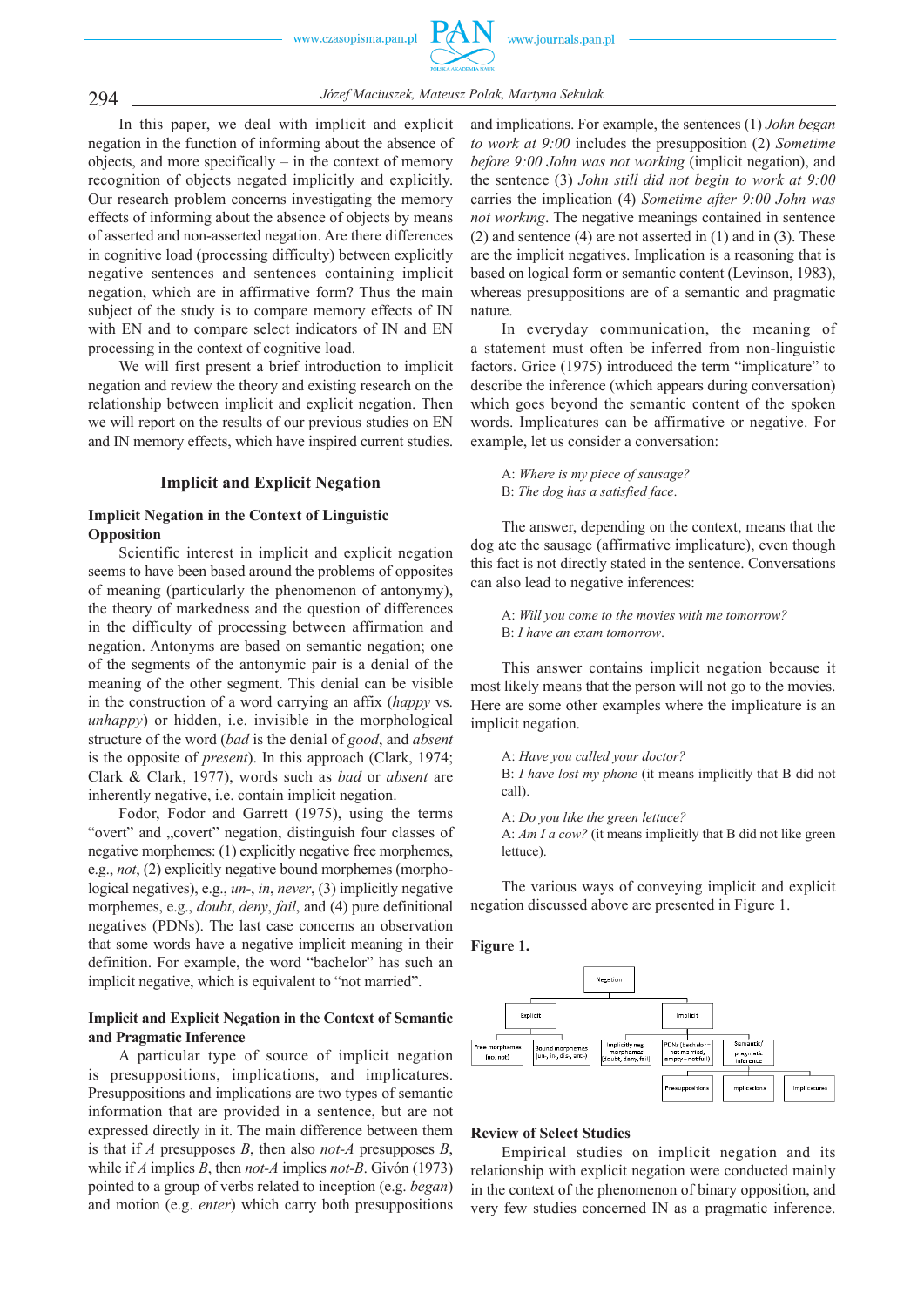

# *Memory effects of implicit and explicit negation in a visual setting...* 295

It is well known that negative statements are harder to verify than their affirmative counterparts. It has long been demonstrated that more difficult processing of sentences with negation concerns both EN and IN. In his seminal study, Clark (1974) compared the processing of explicit and implicit negation. In one of the experiments, the participants evaluated the truth or falsehood of sentences referring to the presented pictures. The sentences were affirmative or negative, and contained unmarked or marked words (for example: *The square is present* vs. *The square is not present* vs. *The circle is absent* vs. *The circle is not absent*). Results demonstrated that implicit negatives take longer to process than the corresponding affirmative. It also turned out that an overt sentence negation (e.g. *The square is not present*) was more difficult to process than an inherent (implicit) negation (eg. *The circle is absent*).

In Polish, research was conducted on the semantic complexity of dimensional adjectives (Zagrodzki, 1986). Inherent negation was easier to process than morphological negatives. It was judged more quickly whether a picture has a feature named by an adjective when it contained an inherent negation (e.g. *krótki* / *short*) rather than a morphological one (with affixes e.g. *niekrótki* / *not-short*). A similar result was found when testing the negation processing of adjectives, with recognition of their affective value (Maciuszek, 2008). Adjectives with inherent negation (e.g. *guilty*) were processed significantly faster and more correctly than adjectives negated using a prefix (e.g. *immoral*).

There are few studies on the processing of implicit negation based on pragmatic inferences. Kaup and Zwaan (2003) used explicit and implicit negation to inform about the absence of a certain color, to study the accessibility of the color term. It turned out that the accessibility of the word-probes (color terms) was similar for implicit and explicit negation (i.e. affirmative absent vs. negative absent). Moreover, in the studies carried out by Xiang et al. (2016), it turned out that negative information conveyed using asserted (EN) and non-asserted (IN) content is equally quickly available in online processing.

#### **Purpose and Subject Matter of the Current Research**

Studies on the relationship between implicit and explicit negation have employed different methods and materials and concerned different cognitive processes. Similarly to explicit negation, implicit negation is also more difficult to process than affirmation. The relationship between implicit and explicit negation is however more difficult to assess. Empirical studies rather seem to indicate that inherent negation is easier to process than sentence negation (Clark, 1976) and affixal negation (Maciuszek, 2008). However, when IN was conveyed using pragmatic inferences, no differences between EN and IN in the availability of negated concepts have been registered (Kaup & Zwaan, 2003).

In our previous studies (Maciuszek, Polak & Sekulak, 2019) we used implicit negation to inform participants about the absence of objects. With implicit negation, objects are not directly denied, but rather their absence needs to be inferred from the statement and the context as a pragmatic inference. The main aim was to compare the memory effects of explicit and implicit negation. The dependent variable was the number of negated items falsely recognized as "present". It turned out that there were no differences in false alarms to negated items between implicit and explicit negation, both after a short (5 minute) and a long (one week) delay. It also turned out that in the group in which the absence of objects was expressed implicitly, a significantly higher number of false alarms occurred concerning objects not mentioned in the source, than in the group with explicit negation (both in the short and long delay of the memory test). We assumed that the higher number of false alarms to not mentioned items was caused by cognitive overload. The source material was an audio recording, so assuming that implicit negation was harder to process than explicit negation, participants in the implicit negation treatment could be less sure if they missed the information about not mentioned objects or if these objects were actually mentioned, which would lead to guessing and therefore to false alarms.

On the other hand, it is also possible that implicit negation requires a deeper level of cognitive processing (to derive meaning) as compared to explicit negation, which could facilitate better memory retention. We were considering whether a combination of the effects of deeper cognitive processing and increased load might lead to a similar level of false recall (recognition of negated items as present in the description) for explicit and implicit negation.

Our current research has two primary goals. The first one is to replicate our earlier results, which showed no difference between implicit and explicit negation in memory performance. The second one is to check whether the processing of sentences containing implicit negation may be associated with a higher cognitive load (i.e. is a more difficult task) than processing of sentences with explicit negation. Therefore, we conducted a series of three experiments aimed at testing whether any differences between implicit and explicit negation would occur (measured as memory quality and reading/response time). The first experiment allowed participants to read the source material at their own pace, to investigate whether the false alarms to not mentioned items, observed in the previous study, are attributable to overload during exposure of the original material containing implicit negation. Experiment 2 was a replication of the previous study using visual stimuli with time constraints. Experiment 3 was constructed ex-post to test whether informing the participants that there would be a memory test would influence the time spent reading the source material depending on the type of negation (IN/EN) used.

# **Experiment 1**

The aim of Experiment 1 was to compare the effects of explicit and implicit negation in the source material under conditions in which a person has an opportunity to read the material at their own pace. Firstly, due to the fact that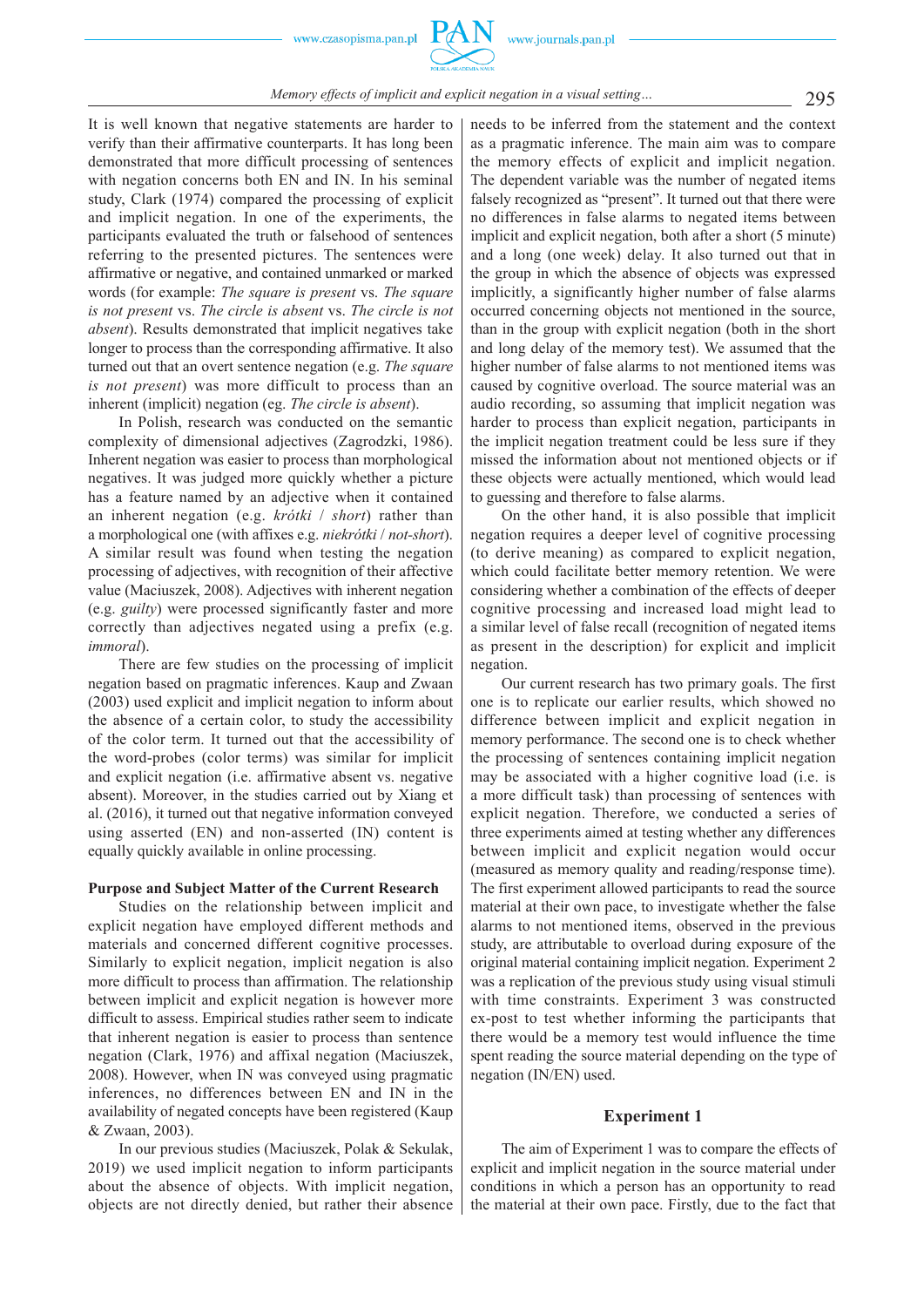

296 *Józef Maciuszek, Mateusz Polak, Martyna Sekulak*

implicit negation is constituted by a pragmatic meaning of a sentence, we assumed that the pace of processing sentences containing implicit negation might be slower as compared to explicit negation, which would indicate higher cognitive requirements of implicit negation. With the intention of testing this assumption, we decided to measure the time required to read the source material consisting of sentences which included implicit or explicit negation, as well as the response time to questions (in a memory test) about objects implicitly or explicitly negated in this material. Moreover, we investigated whether implicit and explicit negation might lead to different numbers of false alarms to negated items. Taking into consideration results from previous research (Maciuszek et al., 2019), we assumed that implicit negation constituted by a pragmatic meaning may be more difficult to process, but on the other hand it may cause deeper processing than explicit negation. Due to the fact that the depth of processing influences memory performance (Craik & Tulving, 1975), we wanted to investigate whether giving participants an opportunity to get familiar with a material at their own pace may result in a lower rate of false alarms to items negated implicitly than explicitly. We also expected that if IN requires more time to process than EN, letting participants process the source at their own pace should mitigate the difference in false alarms to not mentioned items, which was observed in the previous study

#### **Methods**

#### *Participants*

Fifty-eight Polish undergraduate students voluntarily took part in the experiment upon informed consent. No remuneration was offered for participating. The sample consisted of 39 females and eight males, 11 participants did not indicate their gender. Participants were 22–25 years old  $(M<sub>age</sub> = 22.94 \text{ years}, SD = .95).$ 

## *Materials*

*Source material.* We prepared a written material in which the protagonist describes a newly bought house, which is not yet fully equipped. In the description, the narrator mentions objects, which are present in the building, as well as those which are absent. In the Explicit Negation group, explicit negation is used in order to inform about the absence of objects (e.g. "There is no garage in the building"). In the Implicit Negation group, the protagonist uses implicit negation to express the absence of items (e.g. "I wish there was a garage in the building"). Implicit negation was conveyed by means of implicatures, using nouns pertinent to the protagonist's prospective actions ("In the future I need to add [item]."), wishes ("I wish there were [item].") and/or preferences ("I would prefer if there were [item]."). Eighteen critical items were included in the description – in each variant of the material six of those items were mentioned as present, six objects were mentioned as absent, and six items were not mentioned at all (but were mentioned or negated in other versions of the material, presented to other participants). For counterbalancing purposes, we created 12 versions of the

description, so that each item could appear in a different role (Present vs. Negated vs. Not Mentioned) and in both types of negation (Explicit vs. Implicit).

The source material was presented as part of a computerized procedure, and was shown sentence by sentence. Participants could read each sentence separately at their own pace, moving to the next sentence at the push of a button. There was no possibility to go back to the previous sentence. The amount of time spent by a participant reading each sentence was measured (without informing the participants that such a measurement is made, as we wanted to measure their natural pace). Depending on the version, the material contained 20 or 21 sentences (each with an average of 8.22 words). The length of equivalent sentences in Explicit Negation condition and Implicit Negation condition (measured as the number of syllables in the sentence) did not differ significantly  $(p = .207)$ .

*Memory test.* Participants were given a computerized recognition test containing questions about the content of the source material. These questions concerned the presence of 18 items in the building. Names of items were presented on-screen. Participants were to decide whether a given item was present or absent in the house, based solely on the source material. They were informed that the item should be classified as *present* only if such an information was directly mentioned in the material. Otherwise, the item should be classified as *not present*. Participants were asked to press the Left Arrow key when they recognized an item as *present*, and the Right Arrow key if an item was *not present*. Each participant was given the same memory test, with a fixed order of items. However, depending on the version of source material, each item from the memory test might have previously appeared as present, negated (explicitly or implicitly) or not mentioned in the description. Regardless of the version of the material, six items included in the memory test were mentioned as present in the building (Present items), so they should have been classified as *present*. The remaining 12 items should have been classified as *not present*. Out of those items, six were mentioned in the description as absent in the building (Negated items) and six items were not mentioned at all (Not Mentioned items). We measured the number of items incorrectly classified as present in the building: false alarms to (Implicitly or Explicitly) Negated items, and to Not Mentioned items. Mentioned items were included primarily to prevent participants from automatically classifying all items as Not Present, since no false alarms to Mentioned items were possible.

#### *Procedure*

The procedure took place in a computer lab where separated workplaces had been prepared. Participants attended the experiment in groups of 8 to 12. Each person was randomly assigned to one of two conditions (Explicit Negation or Implicit Negation) and randomly assigned one of the 12 versions of the description, reflected by activating one of the 12 versions of the computerized procedure. Individuals were asked to carefully read each sentence in the source material before moving on to the next one.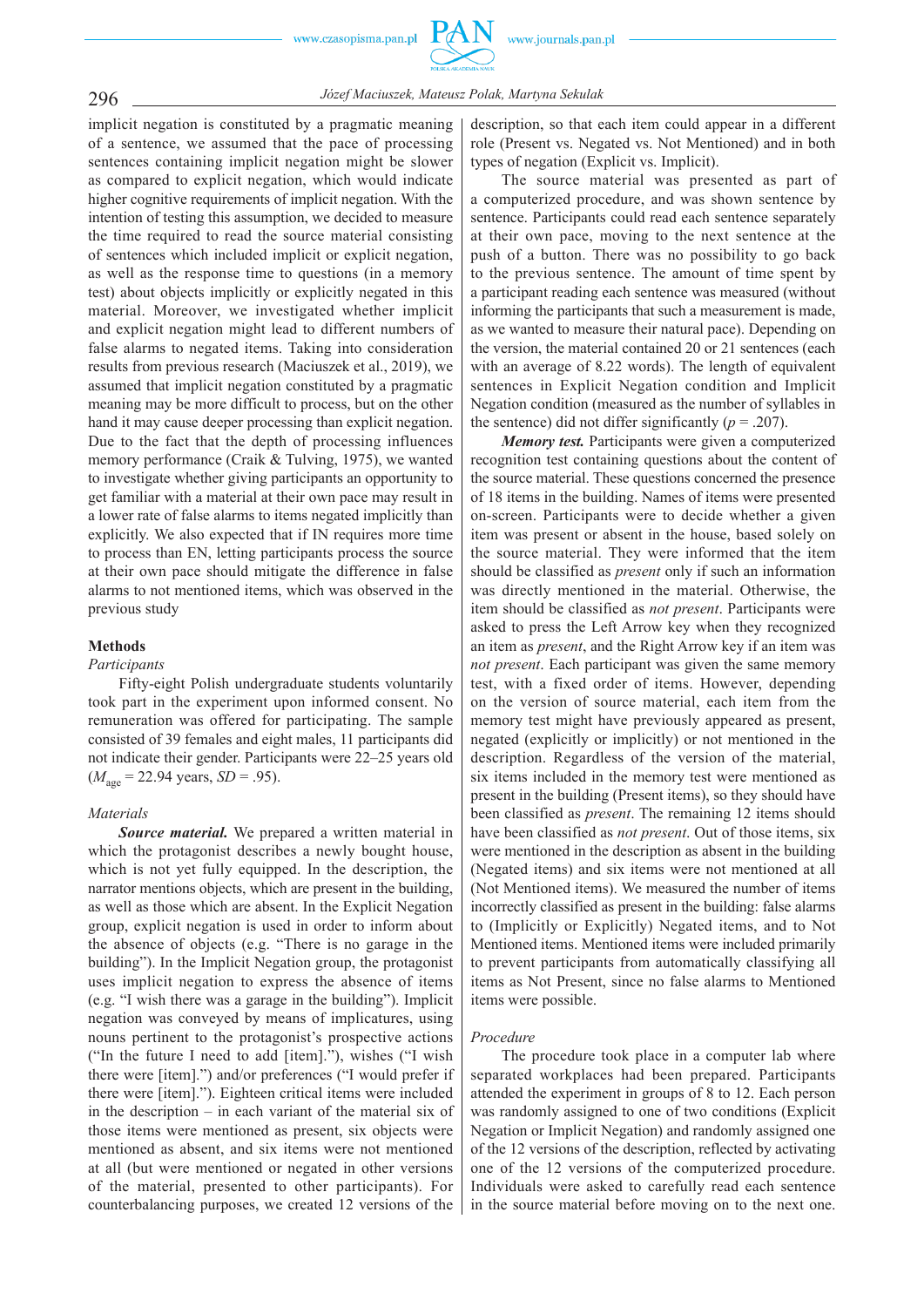However, they were not informed of the fact that the source material would be followed by a memory test. Having read the whole description, participants were provided with an unrelated computer task (filler) which took about 5 minutes and required low to moderate cognitive effort. After that, the memory test was run.

## **Results**

#### *Number of memory errors*

Two indicators of the quality of recognition were calculated for the Implicit Negation and Explicit Negation groups. The most important one was the number of false alarms to Explicitly Negated items and Implicitly Negated items (i.e. items which were stated as absent in the source material, but were falsely recognized as present by the participants in the memory test). The second one was the number of false alarms to Not Mentioned items (i.e. items which were not mentioned in the source, but recognized as present in the building by the participants).

It turned out that there were slightly more falsely recalled Negated items in the Implicit negation  $(M = 1.34)$ ,  $SD = 1.00$ ) than in the Explicit negation group ( $M = .72$ ,  $SD = 1.33$ ). The difference bordered statistical significance at  $t(56) = 1.998$ ,  $p = .051$ . Please note that additional Bayesian analyses investigating the probability of null hypotheses are conducted for all experiments, presented in Table 1 and further in the manuscript.

There was also a similar number of 'Present' answers to Not Mentioned items in the Implicit Negation group  $(M = 1.45, SD = 1.27)$  and in the Explicit Negation group (*M* = 1.52, *SD* = 1.55; *t*(56) = .185, *p* = .854). Results are presented in Figure 2.





# *Reading and response time measures*

There were no differences in mean reading time of individual sentences in the source material between the Implicit and Explicit negation groups (*M* = 4.19, *SD* = 2.02

vs.  $M = 4.10$ ,  $SD = 1.71$  seconds per sentence;  $t(56) = .160$ ,  $p = 0.874$ . Moreover, there were no correlations between reading time and the number of correct answers to Implicit Negation  $(r = .051, p = .791)$  and to Explicit Negation  $(r = .186, p = .333)$ .

There were no differences between the Implicit and Explicit groups in answering time (per item) to Negated items  $(M = 1.75, SD = .38$  for Implicit negation vs. *M* = 1.87, *SD* = .60 for Explicit negation;  $t(56) = .918$ ,  $p = 0.363$ . Moreover, there were no correlations between the number of false alarms to implicitly Negated items and answer time to these items  $(r = -.040, p = .782)$  as well as between the number of false alarms to explicitly Negated items and answer time to these items  $(r = -140, p = .348)$ .

#### **Summary of Experiment 1**

Experiment 1 yielded a borderline-significant lower number of falsely recognized negated items caused by explicit than implicit negation. The number of falsely recalled Not Mentioned items was similar in both Implicit Negation and Explicit Negation groups. Additionally, we found no differences in reading time and answering time between implicit and explicit negation, which indicates either that implicit negation is not more difficult to process than explicit negation, or that this difficulty is not visible in reading and answering time.

Since the main result was not consistent with expectations, Experiment 2 was planned to limit reading time rather than letting participants control it. The main aim was to replicate previous findings (Maciuszek, Polak & Sekulak, 2019) and to test whether the difference observed in the current experiment between implicit and explicit negation would persist under time pressure.

# **Experiment 2**

In the Experiment 1, we found that when a person has an opportunity to get familiar with the source material under no time pressure, the explicit negation seems to lead to lower rate of memory errors connected with negated items than the implicit negation. The aim of Experiment 2 was to compare the memory effects of explicit and implicit negation under time constraints, i.e. showing the source material at a fixed, fast rate. We assumed that if implicit negation is more difficult to process (due to the fact that it is constituted by a pragmatic meaning), pace of exposition the material may more strongly affect the processing of implicit negation than explicit negation. The assumption was based on the previous results showing that the implicit negation led to worse memory performance in case of not mentioned items (Maciuszek et al., 2019). When the source material was presented as an audio recording (as in the experiment described in Maciuszek et al.), participants had no opportunity to control the pace of presented information – we assumed that it might have influenced the difficulty of the task in the Implicit Negation group more than the same task in the Explicit Negation group. We found it possible that in the Implicit Negation group participants while filling in the memory test were less sure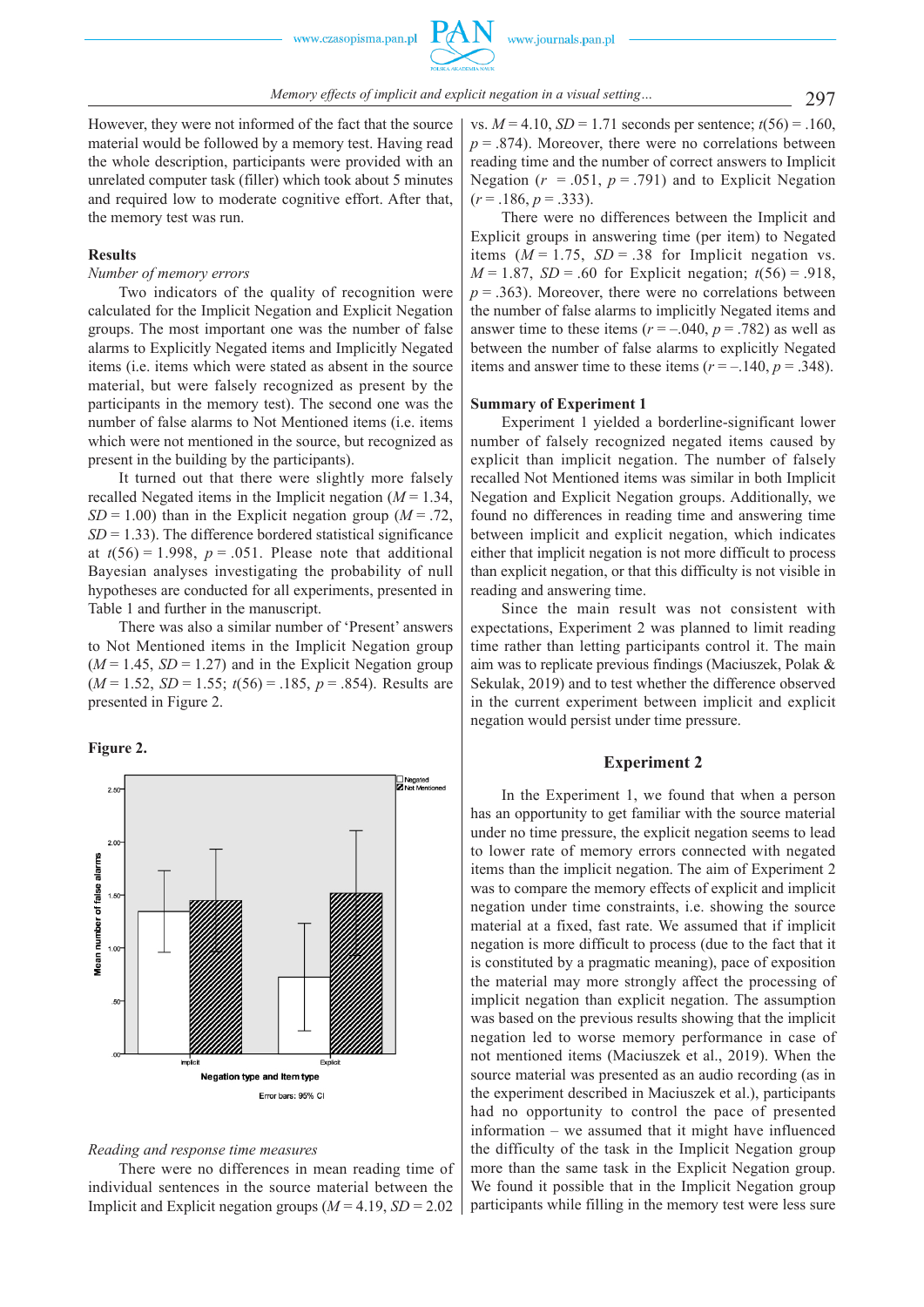www.journals.pan.pl



298 *Józef Maciuszek, Mateusz Polak, Martyna Sekulak*

if they missed the information about not mentioned objects or if the information about these objects actually was not mentioned in the material (it led to the higher rate of errors in the Implicit Negation group). In Experiment 2 we aimed to replicate the results from the previous paper (Maciuszek et al.) showing no differences between implicit and explicit negation in the number of false alarms to negated items and more false alarms to not mentioned items in the Implicit Negation than in the Explicit Negation group. We also measured the response time to questions related to objects negated implicitly or explicitly. We presumed that if implicit negation is more difficult to process, it might require more time to answer questions related to this type of negation.

## **Methods**

#### *Participants*

Sixty undergraduate Polish students (various faculties) voluntarily took part in the experiment upon informed consent. No remuneration was offered for participating. The sample consisted of 39 females and 13 males, eight participants did not indicate their gender. Participants were 22–25 years old ( $M_{\text{age}} = 21.55$  years, *SD* = 1.99).

## *Materials*

*Source material***.** The experiment used the same source material as Experiment 1, i.e. 12 versions of a description of a newly bought house, in which the presence / absence of 18 objects was manipulated using explicit or implicit negation.

The description was presented sentence by sentence in a computerized procedure. However, contrary to the previous experiment, each sentence was shown for a fixed time (calculated as 75% of the median reading time of each sentence from the first experiment, and subsequently tested in a pilot study). The memory test and filler task were also identical to the ones in Experiment 1.

## *Procedure*

The procedure was identical to the one in Experiment 1: groups of eight to 12 participants were randomly assigned to one of 12 versions of the computerized task, which consisted of presenting the source material (fixed pace), followed by a filler task, and subsequently by the memory test. Answers to Negated and Not Mentioned items were recorded along with answering times.

## **Results**

# *Number of memory errors*

The analysis used the same two false alarm indicators as in Experiment 1. It turned out that the number of false alarms to Negated items was not statistically different between the Implicit ( $M = 2.31$ ,  $SD = 1.34$ ) and Explicit negation groups (*M* = 2.06, *SD* = 1.46; *t*(58) = .679,  $p = .500$ ). The numbers of (incorrect) 'Present' answers to Not Mentioned items was similar in the Implicit negation  $(M = 1.86, SD = 1.36)$  and Explicit negation groups (*M* = 2.26, *SD* = 1.90, *t*(58) = .925, *p* = .359). Results are presented in Figure 3.



*Reaction time measures*

There were no differences between the Implicit and Explicit groups in answering time (per item) to Negated items  $(M = 1.76, SD = .63$  for Implicit vs.  $M = 1.75$ , *SD* = .54 for Explicit;  $t(58) = .912$ ,  $p = .951$ ). There were also no differences in general answering time (per item) between the Implicit ( $M = 1.73$ ,  $SD = .46$ ) and Explicit group (*M* = 1.78, *SD* = .48, *t*(58) = .379, *p* = .706). Moreover, there were no correlations between the number of false alarms to Implicit Negation items and answer time to these items  $(r = .164, p = .394)$  nor between the number of false alarms to Explicit Negation items and answer time to these items  $(r = -.007, p = 970)$ .

## **Summary of Experiment 2**

As predicted, and in line with previous results (Maciuszek, Polak & Sekulak, 2019), we found no differences between implicit and explicit negation on the number of falsely recalled negated items. As in Experiment 1, the number of falsely recalled not mentioned items was similar in both Implicit and Explicit negation groups. We also found no differences in answering times between implicit and explicit negation. These results indicate that there may not be a difference between IN and EN in processing difficulties. It seems that at least under time constraints, implicit and explicit negation have very similar effects on memory. One possible explanation of why the memory of explicit negation was better than of implicit negation in Experiment 1 but not Experiment 2 would be that with no time pressure, participants have time to speculate about the procedure when reading the sentences. Since sentences with explicit negation are clearly divided into two categories (*there were* and *there weren't*), it is easy to notice the difference and predict that subsequent steps of the procedure may be related to presence and absence. Implicit negation (*I wish there were*, *I* need to add) does not create such a clear dichotomy, and may rather lead some participants to focus on the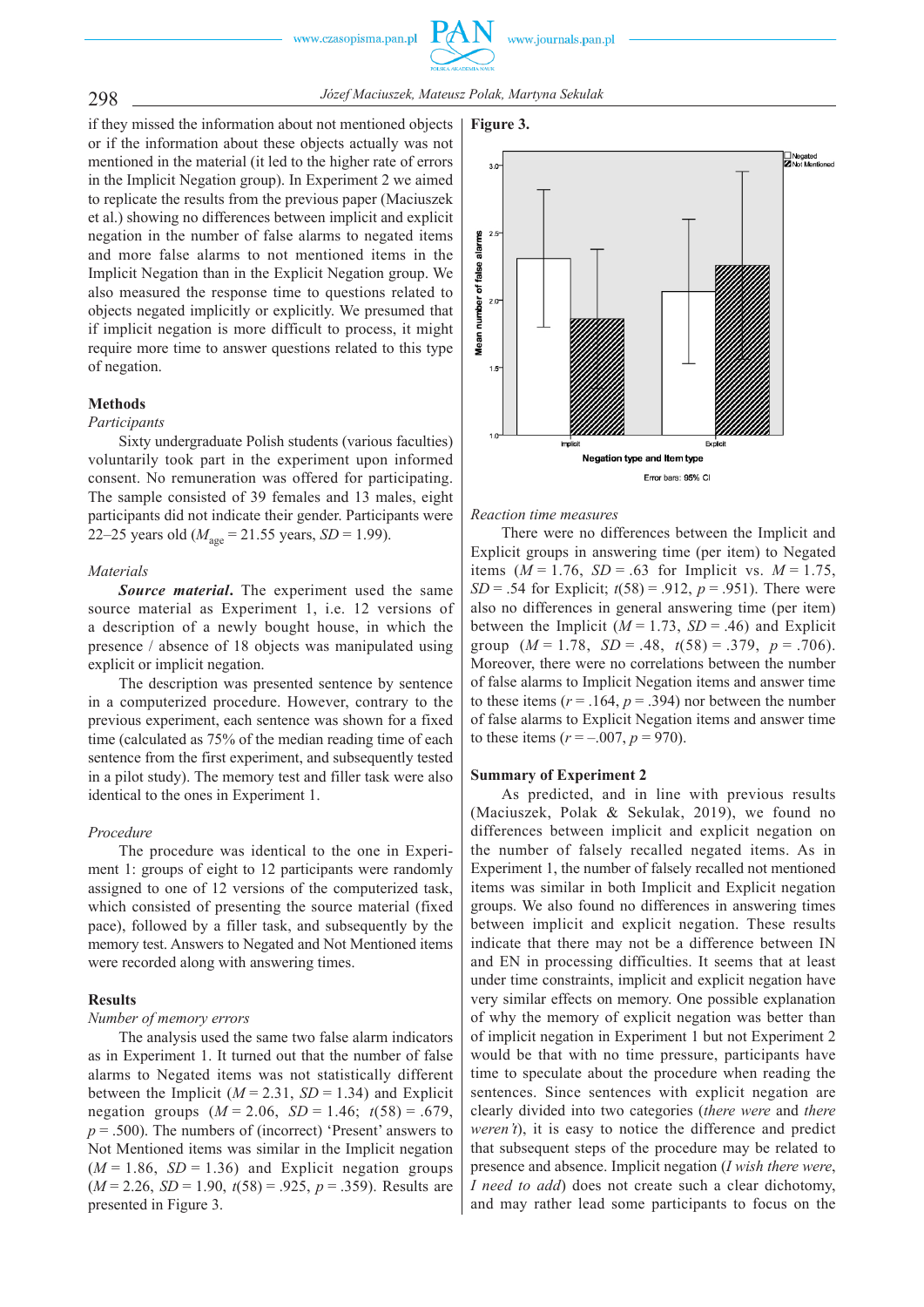protagonist's preferences and desires – resulting in a worse distinction of negated items. Therefore in Experiment 3 we decided to clearly inform participants about the presence and form of the memory test which would follow, and especially that it would require knowing which items were present in the house.

## **Experiment 3**

Experiment 2 did not confirm, but rather weakened, the hypothesis that the processing of IN is more difficult than that of EN. The aim of Experiment 3 was to check whether informing about the memory test before presenting the source material would influence the results of the memory test and reading/response times. We investigated whether the information about the upcoming memory test would make participants process sentences containing implicit negation slower than those with explicit negation (which would indicate them investing more effort to process and remember these sentences). We measured the reading times of the materials containing implicit and explicit negation, as well as the response times to questions about objects negated implicitly or explicitly. We assumed that longer reading and response times would indicate more cognitive effort. As in the previous experiments, we also aimed to compare the numbers of false alarms triggered by both types of negation. Taking into consideration that knowing about an upcoming memory test, participants might classify items as present or absent during exposure to the source material in both the Implicit and Explicit negation groups, we predicted that there would be no differences in the numbers of false alarms to items negated implicitly and explicitly.

## **Method**

#### *Participants*

Sixty-three undergraduate Polish students voluntarily took part in the experiment upon informed consent. No remuneration was offered for participating. The sample consisted of 29 females and 13 males, 21 participants did not indicate their gender. Participants were 18–56 years old  $(M<sub>age</sub> = 21.79 \text{ years}, SD = 5.72).$ 

#### *Materials*

The materials used in Experiment 3 were identical to the ones used in Experiment 1 (the source material was one of the 12 descriptions of a newly-bought house, to be read by participants at their own pace sentence by sentence; the memory test consisted of stating the presence of 18 objects mentioned, negated or not mentioned in the source). In contrast to the previous experiments, in Experiment 3, prior to the presentation of the source material, participants were informed that the description of the building would be followed by a memory test related to the material, and that they would be asked about the presence of certain objects in the building.

#### *Procedure*

The procedure in the Experiment 3 was identical to the previous experiments. It took place in a computer lab, participants attended the experiment in groups of 8 to 12. Each participant was randomly assigned to one of two conditions (Explicit Negation or Implicit Negation group) and given one of 12 versions of the description. Participants were asked to carefully read each sentence at their own pace. Moreover, they were informed that as part of the procedure, they would be given a memory test (the instruction stated: *Later in the experiment, there will be a test containing questions about the presence of various items in the house*). After reading the source material, participants were given an unrelated filler task (same as in the previous experiments). Then, they filled out the memory test.

# **Results**

# *Numbers of false alarms*

The analysis used the same two indicators of false alarms as in Experiment 1 and 2. Similarly to Experiment 2, there were no differences in the number of false alarms to Negated items between the Implicit and Explicit negation groups  $(M = 1.30, SD = 1.26$  in the Implicit vs.  $M = 1.12$ ,  $SD = 1.39$  in the Explicit negation group;  $t(61) = .533$ ,  $p = .596$ ). The numbers of false alarms to Not Mentioned items were similar in the Implicit negation groups ( $M = 1.33$ ,  $SD = 1.40$ ) and Explicit negation groups (*M* = 1.45, *SD* = 1.54, *t*(61) = .326, *p* = .745). Results are presented in Figure 4.





#### *Reaction time measures*

Reading time was the same for the Implicit and Explicit negation groups  $(M = 4.35, SD = 2.39$  vs. *M* = 4.32, *SD* = 1.20, *t*(61) = .074, *p* = .941). Moreover, there were no correlations between reading time and the number of correct answers to Implicit negation  $(r = .051)$ , *p* = .791) and to Explicit negation (*r* = .186, *p* = .333). There were no differences between the Implicit and Explicit groups in answering time (per item) to Negated items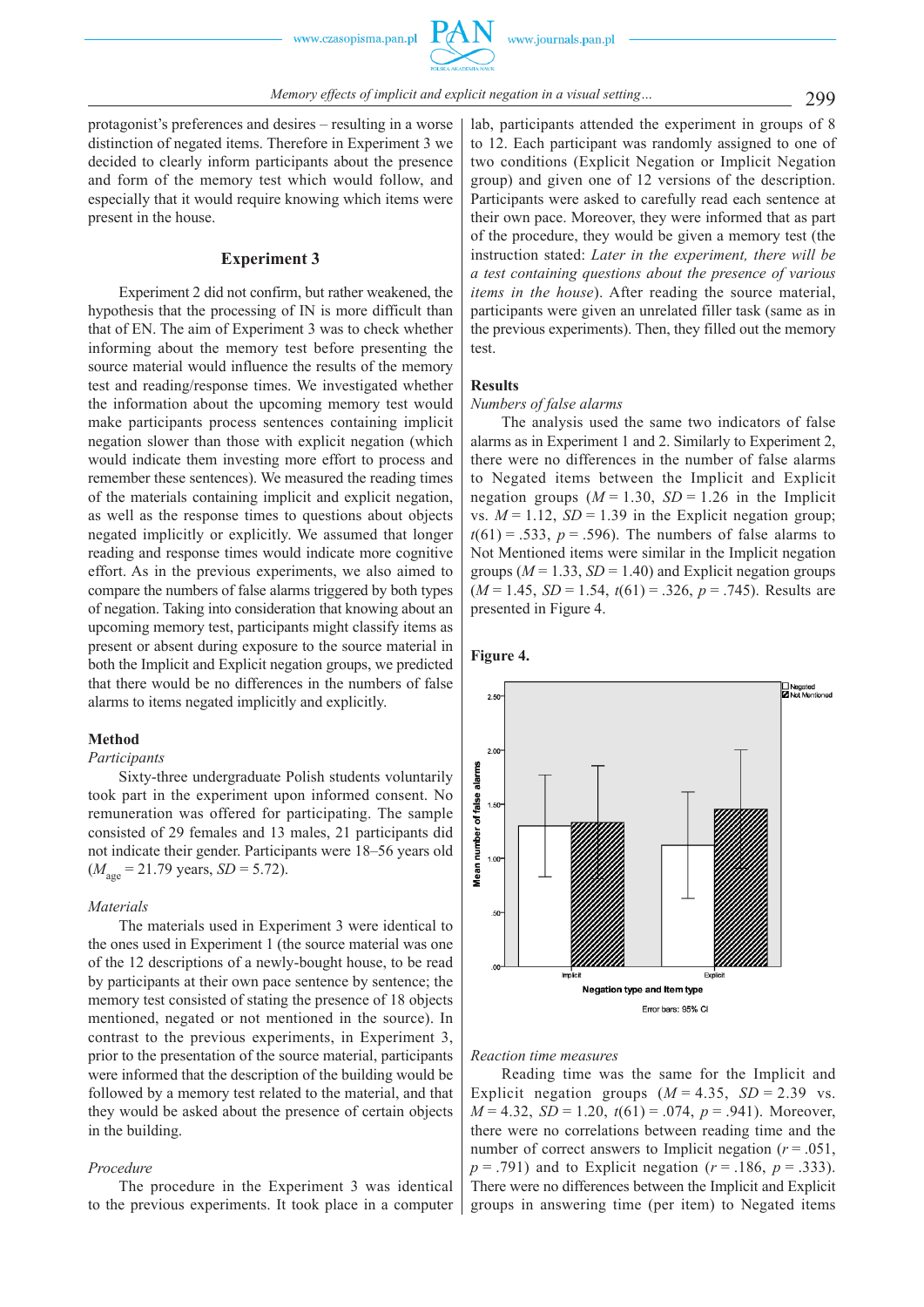

300 *Józef Maciuszek, Mateusz Polak, Martyna Sekulak*

 $(M = 2.07, SD = .79$  for Implicit vs.  $M = 1.90, SD = .58$  for Explicit;  $t(61) = 1.004$ ,  $p = .327$ ).

There was no significant correlation between the answering time and number of false alarms to Implicit Negated items  $(r = .264, p = .158)$  but there was a significant positive correlation between the answering time and number of false alarms to Explicit Negated items  $(r = .414, p = .016)$ . This effect was also visible in a significant positive correlation between the total answering time and the total number of false alarms to all Negated items (*r* = .334, *p* < .001).

#### **Summary of Experiment 3**

Experiment 3 yielded results consistent with expectations. There were no differences in the number of memory errors between implicit and explicit negation. Moreover, even though participants were informed about the upcoming memory test, no differences in reading time were observed. Interestingly, there were positive correlations between answering time and the number of false alarms to negated items. The more memory errors, the slower an answer to whether the items explicitly denied were present in the building (in the case of EN). This seems obvious; if someone does not remember the content, not only does it generate more errors, but also it may take much longer to think about the answer (trying to recall forgotten items). However, this result did not appear in the previous experiments, so shorter reaction times may have meant guessing and therefore more errors. As in the previous experiments, the number of falsely recalled Not Mentioned items was similar in both Implicit Negation and Explicit Negation group.

In general, the results of Experiment 3 indicate that messages with implicit negation do not constitute a greater cognitive load than messages directly informing about an absence (not, no).

#### **Comparison across Experiments**

A multivariate MANOVA was used to analyze the effects of Negation type (Explicit/Implicit), Time constraints (i.e. whether reading time was limited as in Experiment 2 or unlimited as in Experiments 1 and 3) and Informing about memory test (Experiment 3 vs. Experiments 1 and 2) on the numbers of false alarms (FA) to Negated and Not Mentioned items, as well as on response time (RT) to Negated and Not Mentioned items.

It turned out that Negation type did not have a significant effect on any measure across the three experiments (on FA to Negated items:  $F(1, 175) = 2.133$ ,  $p = .146$ ,  $\eta^2$ <sup>*p*</sup> = .012; on FA to Not Mentioned items: *F*(1, 175) = .892, *p* = .346,  $\eta_p^2$  = .005; on RT to Negated items:  $F(1, 175) = .287$ ,  $p = .593$ ,  $\eta_p^2 = .002$ ; on RT to Not Mentioned items:  $F(1, 175) = 1.445$ ,  $p = .231$ ,  $\eta_p^2 = .008$ ).

Warning about memory test also did not have any significant effect (on FA to Negated items:  $F(1, 175) = .545$ ,  $p = .461$ ,  $\eta^2$ <sup>*p*</sup> = .003; on FA to Not Mentioned items: *F*(1, 175) = .103,  $p = .749$ ,  $\eta_p^2 = .001$ ; on RT to Negated items:  $F(1, 175) = 2.625$ ,  $p = .107$ ,  $\eta_p^2 = .015$ ; on RT to Not Mentioned items:  $F(1, 175) = .018$ ,  $p = .892$ ,  $\eta^2_{p} < .001$ ).

Time constraints had a significant effect on the number of false alarms to Negated items  $(M = 1.12, SE = .12)$ without vs.  $M = 2.19$ ,  $SE = .19$  with time constraints; *F*(1, 175) = 22.838,  $p < .001$ ,  $\eta^2 = .115$ ), on the number of false alarms to Not Mentioned items  $(M = 1.44, SE = .14$ without vs.  $M = 2.06$ ,  $SE = .20$  with time constraints; *F*(1, 175) = 4.249,  $p = .041$ ,  $\eta_p^2 = .024$ ) and on the response time to Not Mentioned items  $(M = 2.21, SE = .07$  without vs.  $M = 1.90$ ,  $SE = .10$  with time constraints;  $F(1, 175) = 4.761$ ,  $p = .030$ ,  $\eta_p^2 = .026$ ) but not on the response time to Negated items  $(F(1, 175) = .219, p = .640, \eta^2_p = .001)$ .

All of the interaction effects were nonsignificant with *p* > .10 and were omitted for parsimony.

## **Bayesian Estimates of the Probability of Null and Alternative Hypotheses**

Since many of the predicted effects in the presented studies concerned a lack of difference, standard NHST analyses were supported with Bayesian testing for null hypotheses (Masson, 2011). The analyses in question convert standard sums of squares generated by ANOVA into a graded level of evidence about which model (null vs. alternative) is more strongly supported by the data (op.cit.). In essence, these sums of squares are converted into Bayes Information Criteria (BIC) for the null and alternative hypotheses (cf. Wagenmakers, 2007). The final result is an estimated probability that the null hypothesis is true (and the leftover probability that the alternative hypothesis is true), without the need to assume arbitrary priors.

While for Experiment 1 the probabilities of the null and alternative hypotheses were not clearly conclusive (although pointing toward the null hypothesis), data from Experiments 2 and 3, as well as the cumulative data from all experiments strongly indicates (all  $p(H0|D) > .75$ ) that there were no differences between explicit and implicit negation in the numbers of memory errors. Results of these analyses are presented in Table 1.

**Table 1. Bayesian analyses of differences in the number of memory errors between Implicit and Explicit negation**

| <b>Error</b> type    | ABIC  | p(H0 D) | p(H1 D) |
|----------------------|-------|---------|---------|
| <b>FA to NEGATED</b> |       |         |         |
| Experiment 1         | .117  | .51     | .49     |
| Experiment 2         | 3.611 | .86     | .14     |
| Experiment 3         | 3.839 | .87     | .13     |
| All experiments      | 2.573 | .78     | .22     |
| FA to NOT MENTIONED  |       |         |         |
| Experiment 1         | 4.02  | .88     | .12     |
| <b>Experiment 2</b>  | 3.22  | .83     | .17     |
| Experiment 3         | 4.03  | .88     | .12     |
| All experiments      | 4.45  | .90     | .10     |

*Note.*  $p(H0|D)$  is the probability that the null hypothesis is true based on the data; p(H1|D) is the probability of the alternative hypothesis; ΔBIC is the difference in Bayes Information Criteria between H0 and H1 models.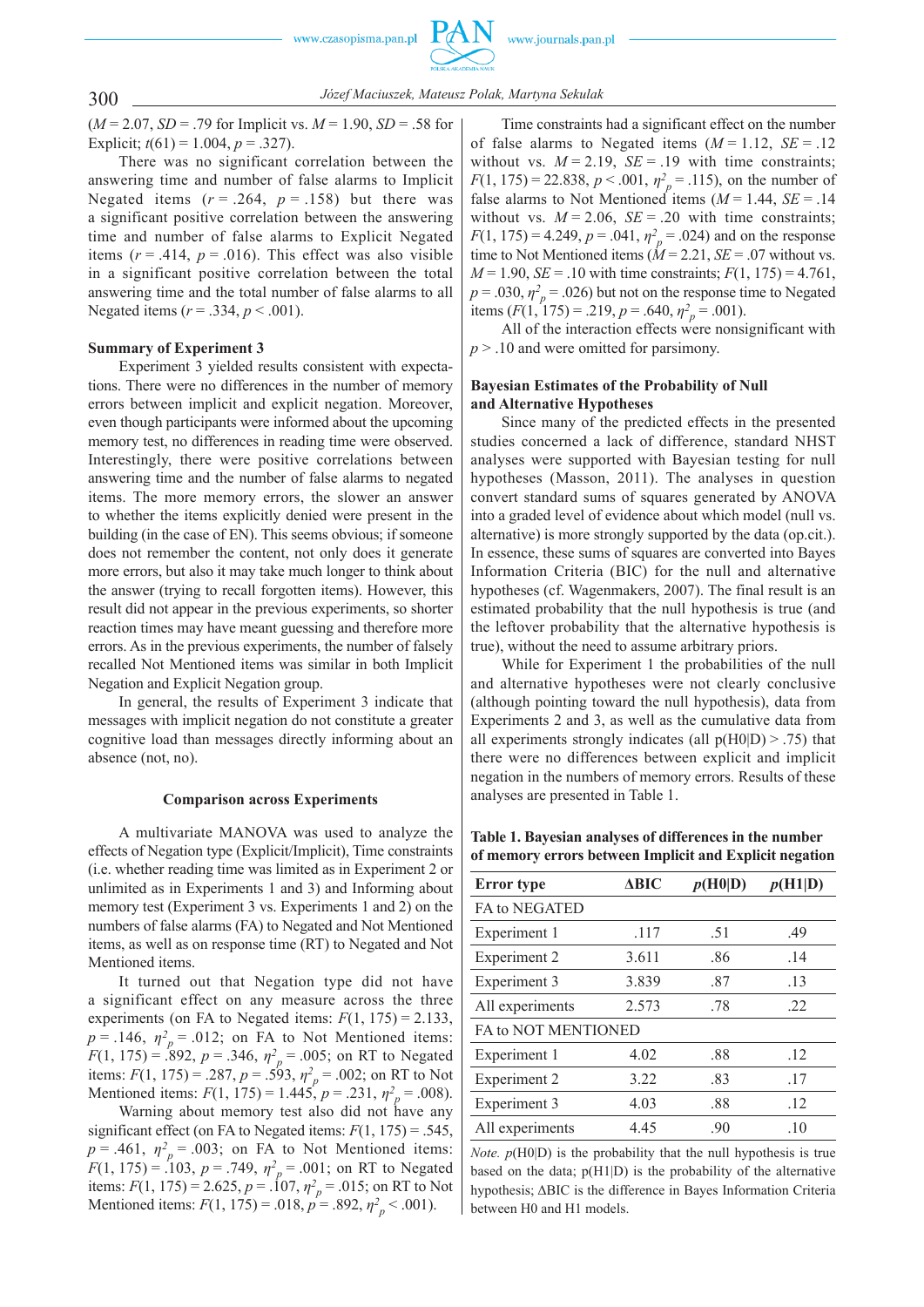

Most importantly, both the summary of the three experiments and the crucial Bayesian analyses provide strong support that implicit and explicit negation have very similar, if not identical effects on memory. The only inconclusive result was the number of false alarms to negated items in Experiment 1 (with 49/51 odds of the alternative hypothesis being true); all other results strongly favor the assumption that there are no differences between implicit and explicit negation as regards the number of memory errors in general (negated and not mentioned items), as well as the number of false alarms to negated items. While these results do not state that the underlying cognitive processes are the same for implicit and explicit negation, they do show that these two types of negation may result in the same quality of memory.

#### **General Discussion**

The current research concerned the relationship between IN and EN in the context of remembering objects the presence of which was negated either explicitly (sentential negation) or implicitly (implicatures). We checked whether implicit negation messages, which required drawing a conclusion about absence, cause a greater cognitive load than messages directly informing about absence (*not*, *no*). We also wanted to check if there were any differences between implicit and explicit negation in false recognition of negated items as present in the description. It turned out that in two out of three experiments there were no differences in false recognition between implicit negation and explicit negation.

One of the bases for the assumption of greater difficulty in processing implicit negation was the result of a previous experiment (Maciuszek et al., 2019), where in the group where the absence of objects was expressed implicitly, a significantly greater number of false memory alarms to objects not mentioned in the source material occurred than in the group with EN (both with a short and long memory test delay). This led us to the question whether the "effect of unmentioned objects" in this group was due to cognitive overload.

The results of the current study indicate that the assumption that a higher level of false memory alarms for not mentioned items resulted from a higher cognitive load when processing implicit negation than explicit negation should be rejected. In all experiments, the level of false memory alarms for unmentioned items was not significantly different between the group with IN and in the group with EN. Moreover, Bayesian analyses indicated that there is only a 10% chance that this difference exists. This means that the way of processing sentences with implicit and explicit negation probably did not affect the memory of objects that were not mentioned in the narrative (where no mention of the items was to be interpreted as their absence). The effect obtained in the previous study is to be considered an artifact.

In the present studies, we used several indicators to check if there is a difference between IN and EN in processing difficulty: results of the memory test, time spent reading the text, time needed to respond in the memory test.

We also introduced additional experimental conditions: shortening the exposure time of the description and providing information about the memory test (as an attempt to evoke motivation for careful reading). In Experiments 1 and 3, the participants decided at what pace they read the text; subsequent sentences appeared on screen at the press of a button. Let us remember that the participants of Experiment 1 and 2, while reading the source material, did not know that there would be a memory test afterwards, while the participants of Experiment 3 were notified of the memory test before reading the description. It turned out that both in Experiment 1 and in Experiment 3, the time spent reading the text, in which descriptions with implicit negation were used, was similar to the time spent reading the text with explicit negation. This may indicate that IN and EN are similarly difficult to process. Moreover, the information about the memory test (Experiment 3) did not extend the reading time at all, indicating that the pace at which the participants read the text in Experiment 1 was sufficient to understand it (i.e. they did not skip over sentences due to a lack of motivation).

The lack of difference in processing difficulties between IN and EN is also indicated by the result of the memory test in Experiment 2, in which we shortened the exposure time of subsequent sentences of the description. It was expected that less time to read the description should result in a worse memory test result (more false memory alarms), especially for material that would be more difficult to process. Still, there was no difference between IN and EN in the memory test under these conditions.

Another variable that could indicate possible differences in the difficulty of IN and EN processing was the time needed in the memory test to respond whether an object was present in the described newly bought house. We assumed that the difficulty of recalling the presence (or absence) of a certain item may result in a longer response time in the memory test. This variable also was not different between these two types of negation. In each of the three experiments, participants exposed to EN and IN did not significantly differ in the time needed to decide whether a negated object (explicitly or implicitly) was present in the described building. This result supports earlier conclusions about the lack of difference in processing difficulty between implicit negation and explicit negation.

We also checked if there is a positive correlation between the response time to memory test questions and the number of false memory alarms (i.e. whether the response time in the memory test can be an indicator of difficulties remembering an item). In Experiment 1 and Experiment 2, the response time to memory test items did not correlate with memory test results, both for IN and EN. However, in Experiment 3, in the EN group, there was a significant positive correlation between the response time in the memory test and the number of false memory alarms (the slower the response, the more memory errors). The longer decision-making time may (but does not have to) point to a problem with item memory. However, shorter response times can also mean guessing and therefore lead to more errors. Thus, our results do not clearly indicate the pattern